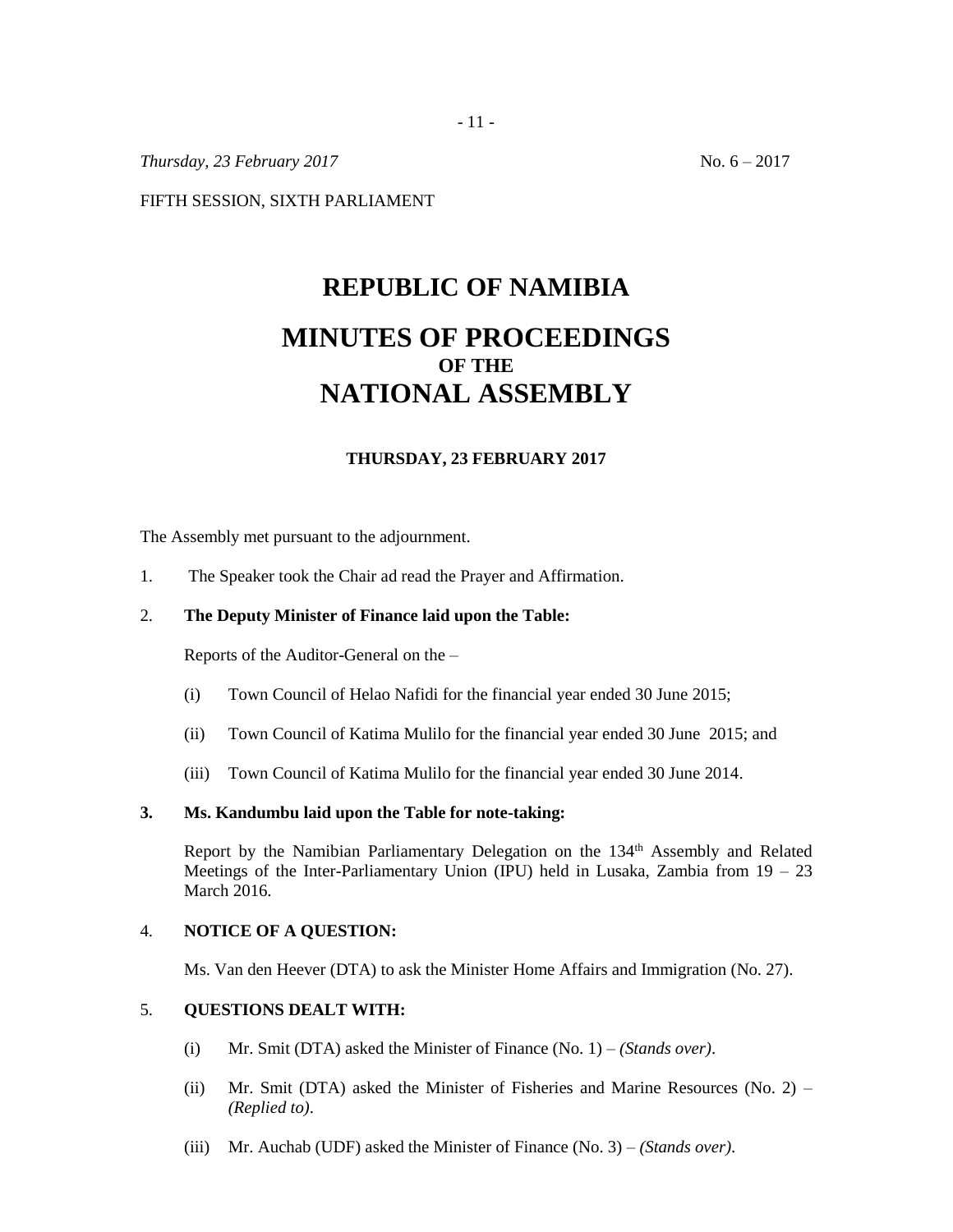- (iv) Mr. Auchab (UDF) asked the Minister of Environment and Tourism (No. 4) *(Stands over)*.
- (v) Mr. Kavekotora (RDP) asked the Minister of Finance (No. 5) *(Stands over)*.
- (vi) Mr. Kavekotora (RDP) asked the Minister of Home Affairs and Immigration (No. 6) – *(Stands over)*.
- (vii) Mr. Kavekotora (RDP) asked the Minister of Environment and Tourism (No.  $7$ ) *(Stands over)*.
- (viii) Mr. Mbai (NUDO) asked the Minister of Urban and Rural Development (No. 8) *(Replied to)*.
- (ix) Mr. Mbai (NUDO) asked the Minister of Agriculture, Water and Forestry (No. 9) *(Stands over)*.
- $(x)$  Mr. Auchab (UDF) asked the Minister of Education, Arts and Culture (No. 10) *(Stands over)*.
- (xi) Mr. Auchab (UDF) asked the Minister of Agriculture, Water and Forestry (No. 11) *(Stands over)*.

## 6. **FIRST NOTICE OF A MOTION:**

The Minister of Information and Communication Technology moved without notice, that the Motion be withdrawn in terms of Rule 30(b) and (d) of the Standing Rules and Orders until further notice.

Agreed to.

#### 7. **SECOND NOTICE OF A MOTION:**

The Deputy Minister of Environment and Tourism moved, seconded by the Minister of Home Affairs and Immigration:

That leave be given to introduce a Bill to regulate access to biological or genetic resources and associated traditional knowledge, and innovation, practices and technologies associated with biological and genetic resources and traditional knowledge; to protect the rights of the local communities over biological and genetic resources and associated traditional knowledge; to provide for a fair and equitable mechanism for benefit sharing; to establish the necessary administrative structures and processes for the implementation and enforcement of such principles; and to provide for incidental matters.

Agreed to.

*Access to Biological and Genetic Resources and Associated Traditional Knowledge Bill*  $[B. 4 - 2017]$  read a First Time.

The Deputy Minister of Environment and Tourism moved, subject to Rule 32(a) of the Standing Rules and Orders, seconded by Mr. Fleermuys: That the Bill be read a Second Time.